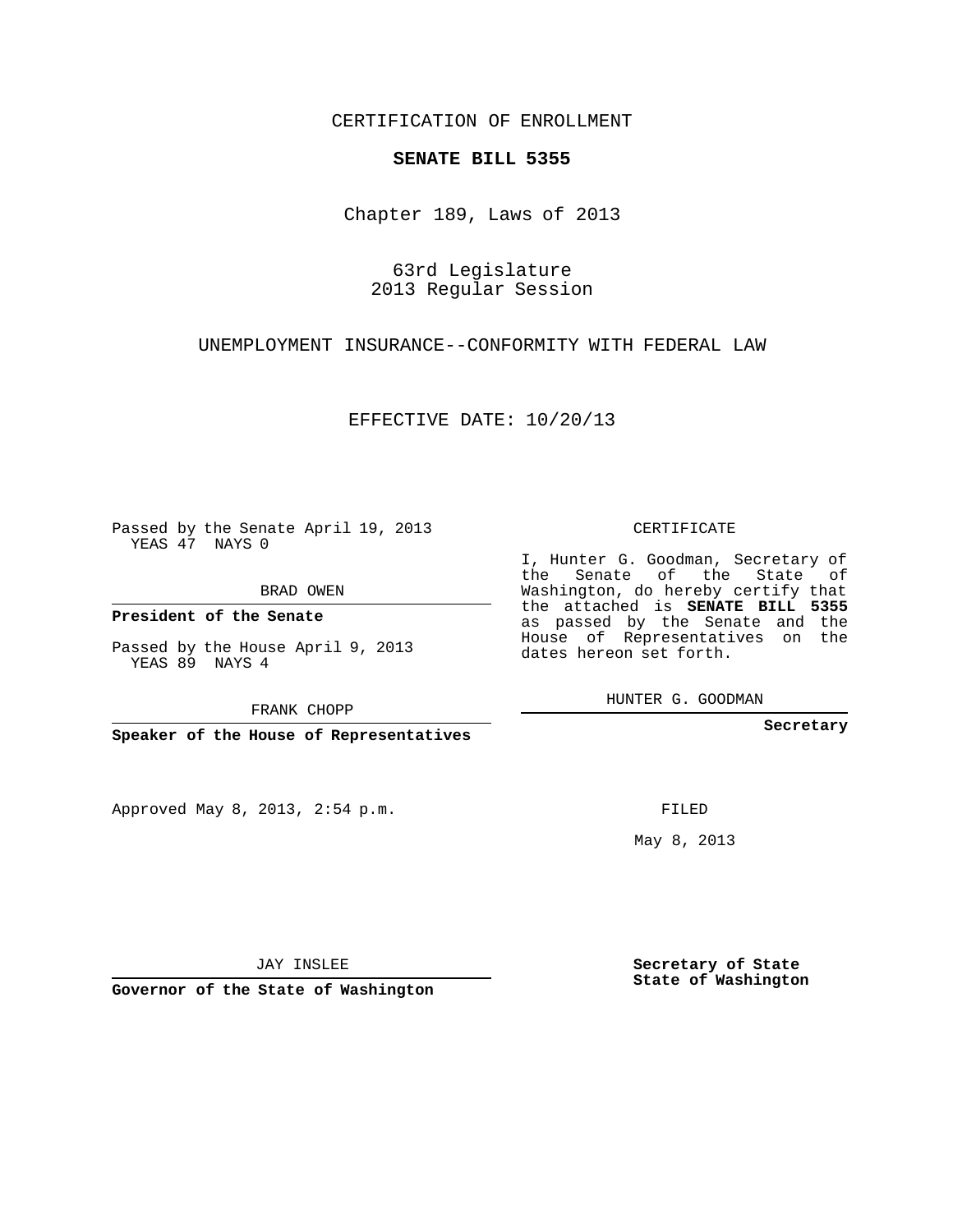## **SENATE BILL 5355** \_\_\_\_\_\_\_\_\_\_\_\_\_\_\_\_\_\_\_\_\_\_\_\_\_\_\_\_\_\_\_\_\_\_\_\_\_\_\_\_\_\_\_\_\_

\_\_\_\_\_\_\_\_\_\_\_\_\_\_\_\_\_\_\_\_\_\_\_\_\_\_\_\_\_\_\_\_\_\_\_\_\_\_\_\_\_\_\_\_\_

## AS AMENDED BY THE HOUSE

Passed Legislature - 2013 Regular Session

## **State of Washington 63rd Legislature 2013 Regular Session**

**By** Senators Holmquist Newbry, Conway, Kohl-Welles, and Keiser; by request of Employment Security Department

Read first time 01/28/13. Referred to Committee on Commerce & Labor.

 AN ACT Relating to implementing the unemployment insurance integrity provisions of the federal trade adjustment assistance extension act of 2011; amending RCW 50.16.010, 50.20.070, 50.29.021, and 50.20.190; creating a new section; and providing an effective date.

BE IT ENACTED BY THE LEGISLATURE OF THE STATE OF WASHINGTON:

 **Sec. 1.** RCW 50.16.010 and 2012 c 198 s 11 are each amended to read as follows:

 (1) There shall be maintained as special funds, separate and apart from all public moneys or funds of this state an unemployment compensation fund and an administrative contingency fund, which shall be administered by the commissioner exclusively for the purposes of this title, and to which RCW 43.01.050 shall not be applicable.

(2)(a) The unemployment compensation fund shall consist of:

 (i) All contributions collected under RCW 50.24.010 and payments in lieu of contributions collected pursuant to the provisions of this title;

 (ii) Any property or securities acquired through the use of moneys belonging to the fund;

(iii) All earnings of such property or securities;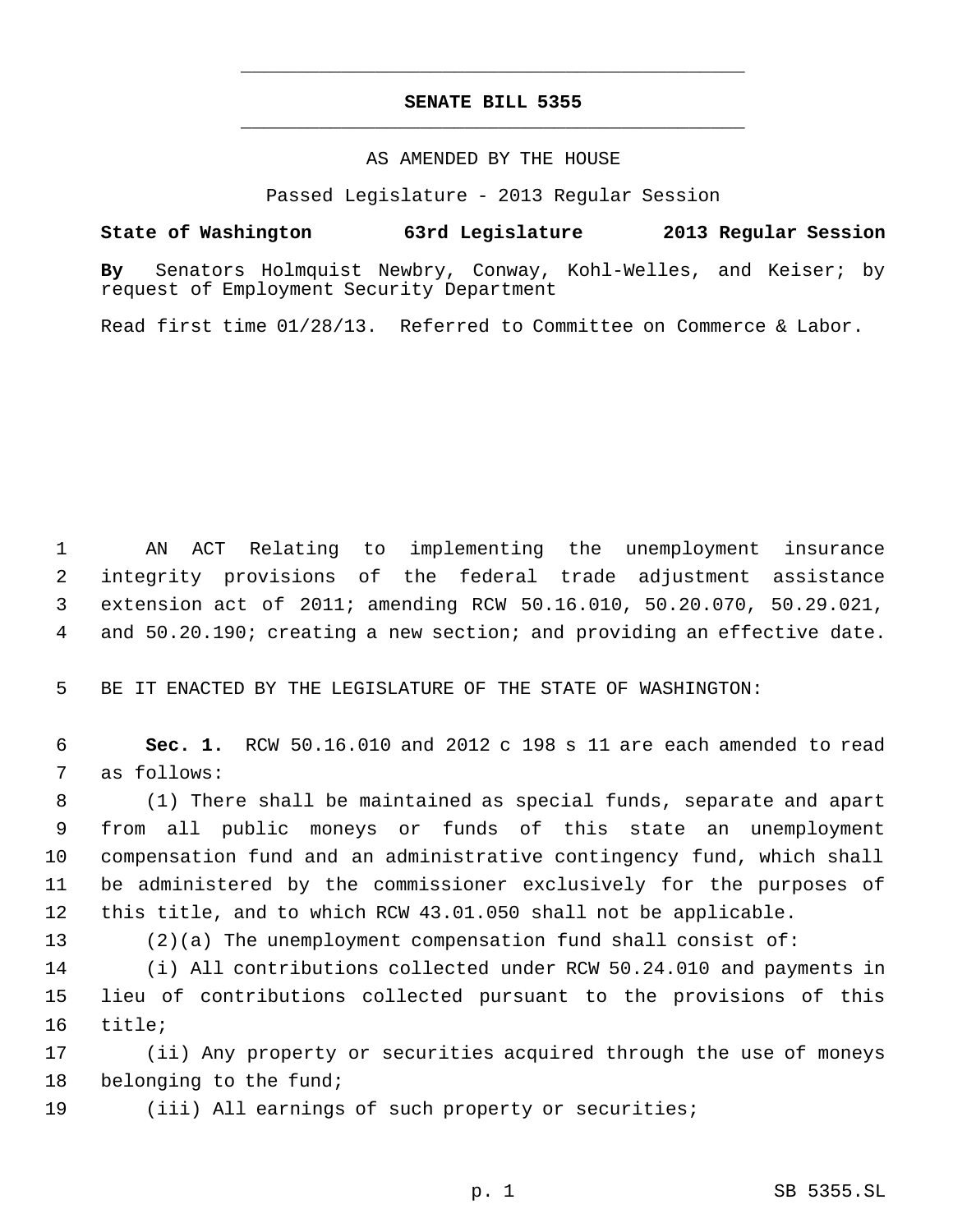(iv) Any moneys received from the federal unemployment account in the unemployment trust fund in accordance with Title XII of the social security act, as amended;

 (v) All money recovered on official bonds for losses sustained by the fund;

 (vi) All money credited to this state's account in the unemployment trust fund pursuant to section 903 of the social security act, as amended;

 (vii) All money received from the federal government as reimbursement pursuant to section 204 of the federal-state extended compensation act of 1970 (84 Stat. 708-712; 26 U.S.C. Sec. 3304); ((and))

 (viii) The portion of the additional penalties as provided in RCW 50.20.070(2) that is fifteen percent of the amount of benefits overpaid 15 or deemed overpaid; and

 $(ix)$  All moneys received for the fund from any other source.

 (b) All moneys in the unemployment compensation fund shall be commingled and undivided.

 (3)(a) Except as provided in (b) of this subsection, the administrative contingency fund shall consist of:

 (i) All interest on delinquent contributions collected pursuant to this title;

 (ii) All fines and penalties collected pursuant to the provisions 24 of this title<sub>1</sub> except the portion of the additional penalties as provided in RCW 50.20.070(2) that is fifteen percent of the amount of benefits overpaid or deemed overpaid;

 (iii) All sums recovered on official bonds for losses sustained by the fund; and

(iv) Revenue received under RCW 50.24.014.

 (b) All fees, fines, forfeitures, and penalties collected or assessed by a district court because of the violation of this title or rules adopted under this title shall be remitted as provided in chapter 3.62 RCW.

 (c) Except as provided in (d) of this subsection, moneys available in the administrative contingency fund, other than money in the special account created under RCW 50.24.014, shall be expended upon the direction of the commissioner, with the approval of the governor,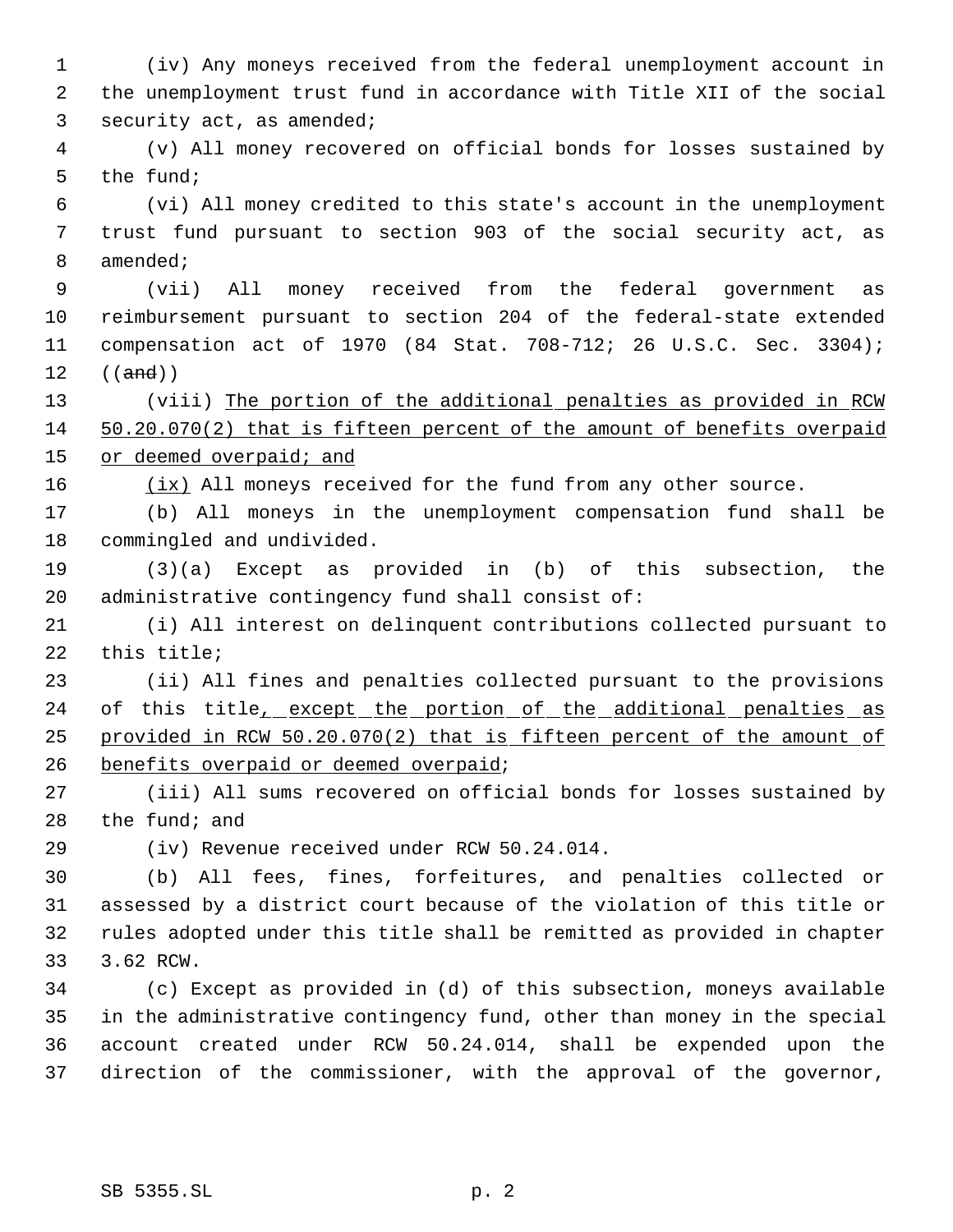whenever it appears to him or her that such expenditure is necessary solely for:

 (i) The proper administration of this title and that insufficient federal funds are available for the specific purpose to which such expenditure is to be made, provided, the moneys are not substituted for appropriations from federal funds which, in the absence of such moneys, would be made available.

 (ii) The proper administration of this title for which purpose appropriations from federal funds have been requested but not yet received, provided, the administrative contingency fund will be reimbursed upon receipt of the requested federal appropriation.

 (iii) The proper administration of this title for which compliance and audit issues have been identified that establish federal claims requiring the expenditure of state resources in resolution. Claims must be resolved in the following priority: First priority is to provide services to eligible participants within the state; second 17 priority is to provide substitute services or program support; and last priority is the direct payment of funds to the federal government.

 (d)(i) During the 2007-2009 fiscal biennium, moneys available in the administrative contingency fund, other than money in the special account created under RCW 50.24.014(1)(a), shall be expended as appropriated by the legislature for: (A) The cost of the job skills or worker retraining programs at the community and technical colleges and administrative costs at the state board for community and technical colleges; and (B) reemployment services such as business and project development assistance, local economic development capacity building, and local economic development financial assistance at the department of commerce. The remaining appropriation may be expended as specified in (c) of this subsection.

 (ii) During the 2009-2011 fiscal biennium, moneys available in the administrative contingency fund, other than money in the special account created under RCW 50.24.014(1)(a), shall be expended by the department of social and health services as appropriated by the legislature for employment and training services and programs in the WorkFirst program, and for the administrative costs of state agencies participating in the WorkFirst program. The remaining appropriation may be expended as specified in (c) of this subsection.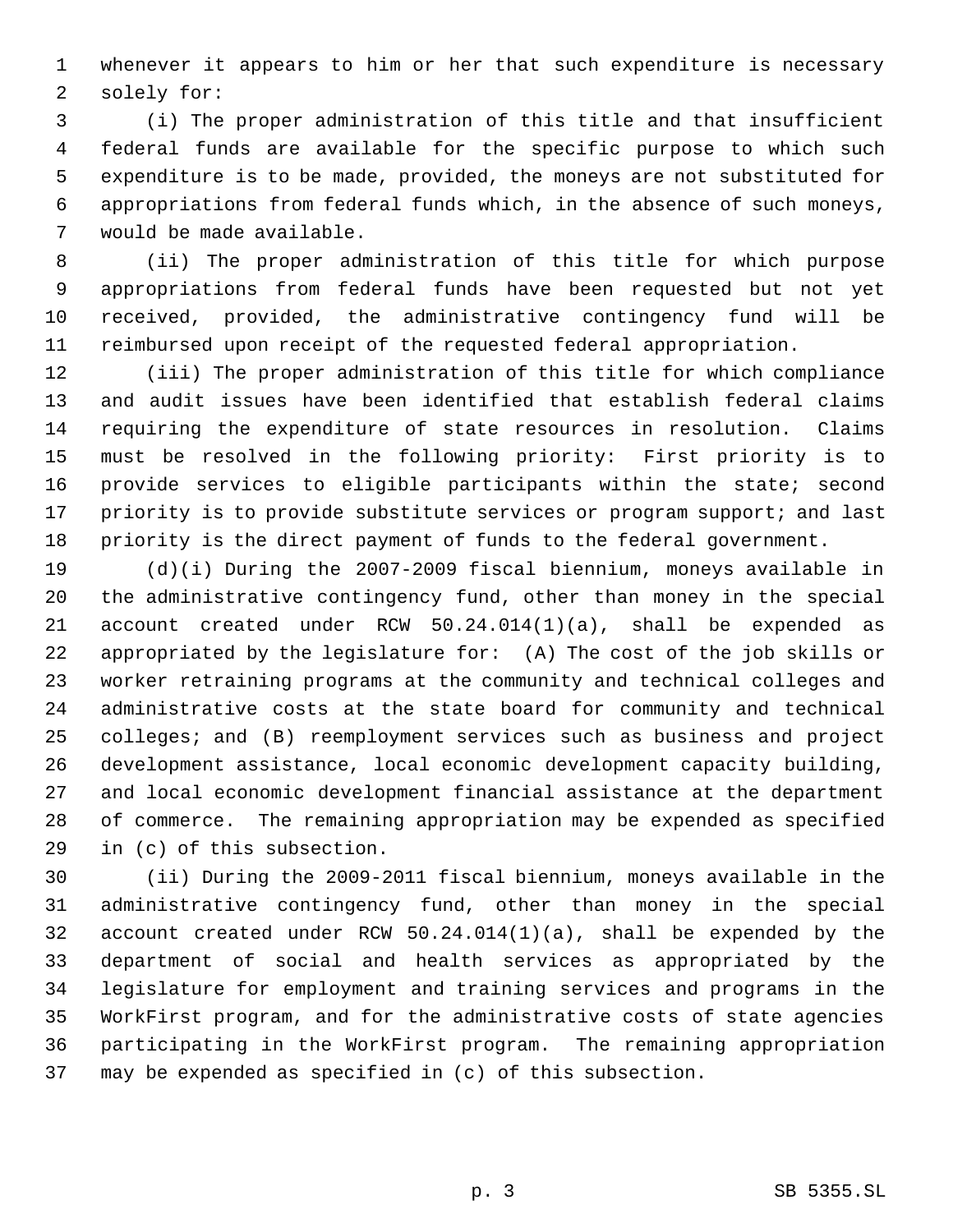(4) Money in the special account created under RCW 50.24.014(1)(a) may only be expended, after appropriation, for the purposes specified in this section and RCW 50.62.010, 50.62.020, 50.62.030, 50.24.014, 50.44.053, and 50.22.010.

 **Sec. 2.** RCW 50.20.070 and 2007 c 146 s 7 are each amended to read as follows:

 (1) With respect to determinations delivered or mailed before January 1, 2008, an individual is disqualified for benefits for any week he or she has knowingly made a false statement or representation involving a material fact or knowingly failed to report a material fact and, as a result, has obtained or attempted to obtain any benefits under the provisions of this title, and for an additional twenty-six weeks beginning with the first week for which he or she completes an otherwise compensable claim for waiting period credit or benefits following the date of the delivery or mailing of the determination of disqualification under this section. However, such disqualification shall not be applied after two years have elapsed from the date of the delivery or mailing of the determination of disqualification under this section.

 (2) With respect to determinations delivered or mailed on or after January 1, 2008:

 (a) An individual is disqualified for benefits for any week he or she has knowingly made a false statement or representation involving a material fact or knowingly failed to report a material fact and, as a result, has obtained or attempted to obtain any benefits under the provisions of this title;

 (b) An individual disqualified for benefits under this subsection for the first time is also:

29 (i) Disqualified for an additional twenty-six weeks beginning with the Sunday of the week in which the determination is mailed or delivered; and

 (ii) With respect to determinations delivered or mailed on or after October 20, 2013, subject to an additional penalty of fifteen percent 34 of the amount of benefits overpaid or deemed overpaid;

 (c) An individual disqualified for benefits under this subsection for the second time is also disqualified for an additional fifty-two weeks beginning with the Sunday of the week in which the determination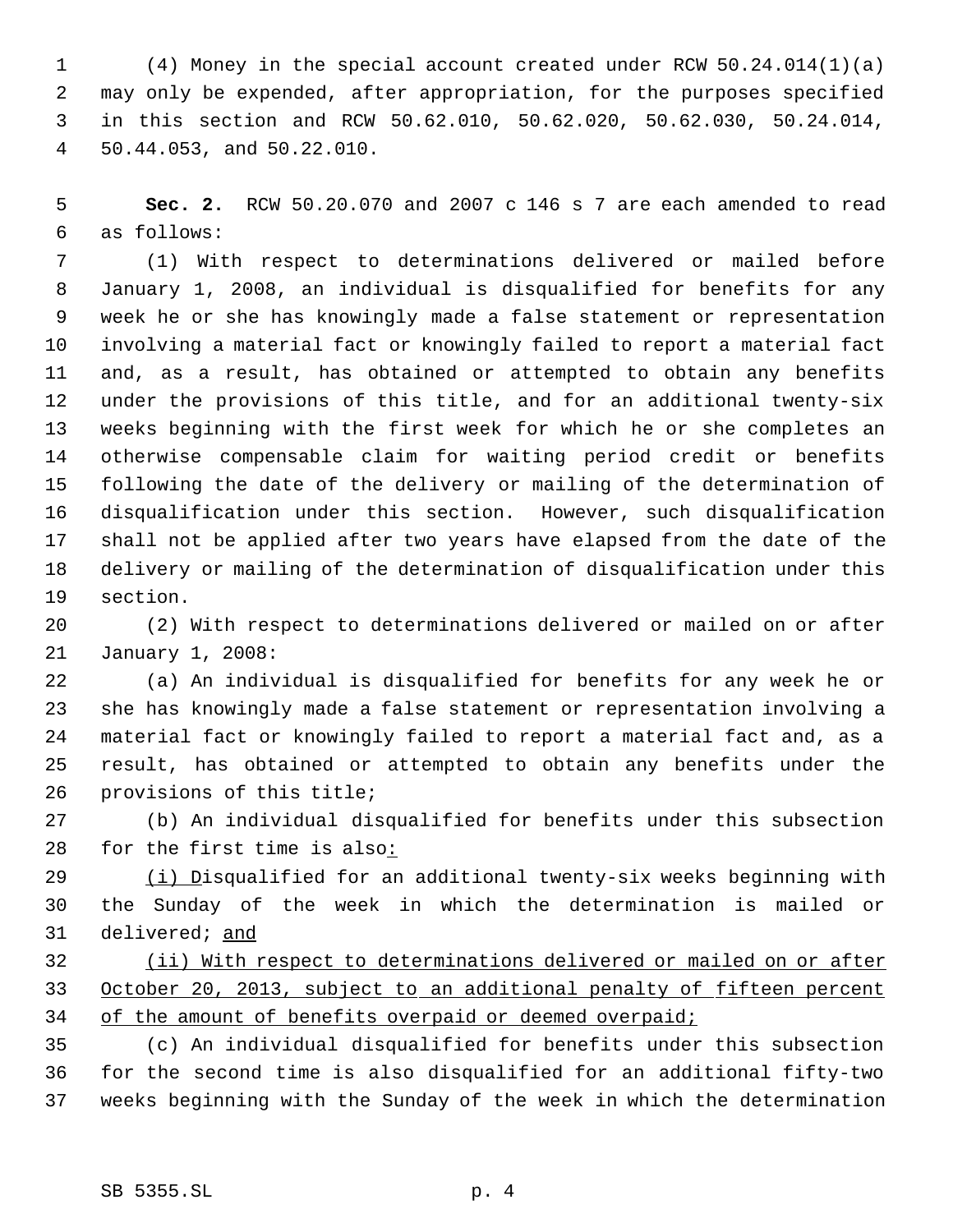is mailed or delivered, and is subject to an additional penalty of twenty-five percent of the amount of benefits overpaid or deemed overpaid;

 (d) An individual disqualified for benefits under this subsection a third time and any time thereafter is also disqualified for an additional one hundred four weeks beginning with the Sunday of the week in which the determination is mailed or delivered, and is subject to an additional penalty of fifty percent of the amount of benefits overpaid or deemed overpaid.

 (3) All penalties collected under this section must be expended for the proper administration of this title as authorized under RCW 50.16.010 and for no other purposes.

 (4) All overpayments and penalties established by such determination of disqualification must be collected as otherwise provided by this title.

 **Sec. 3.** RCW 50.29.021 and 2011 c 4 s 14 are each amended to read as follows:

 (1) This section applies to benefits charged to the experience rating accounts of employers for claims that have an effective date on or after January 4, 2004.

 (2)(a) An experience rating account shall be established and maintained for each employer, except employers as described in RCW 50.44.010, 50.44.030, and 50.50.030 who have properly elected to make payments in lieu of contributions, taxable local government employers as described in RCW 50.44.035, and those employers who are required to make payments in lieu of contributions, based on existing records of the employment security department.

 (b) Benefits paid to an eligible individual shall be charged to the experience rating accounts of each of such individual's employers during the individual's base year in the same ratio that the wages paid by each employer to the individual during the base year bear to the wages paid by all employers to that individual during that base year, except as otherwise provided in this section.

 (c) When the eligible individual's separating employer is a covered contribution paying base year employer, benefits paid to the eligible individual shall be charged to the experience rating account of only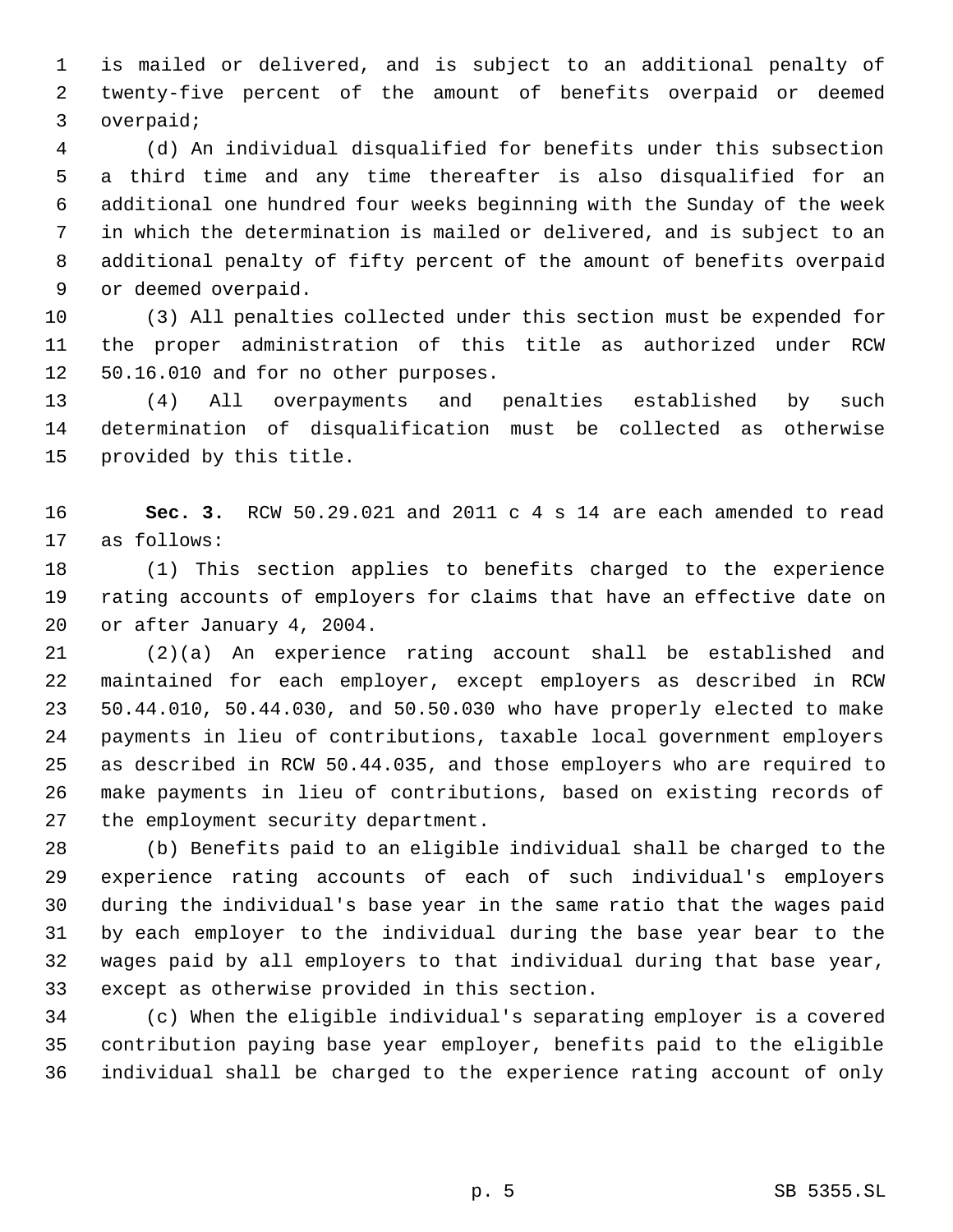the individual's separating employer if the individual qualifies for benefits under:

 (i) RCW 50.20.050 (1)(b)(i) or (2)(b)(i), as applicable, and became unemployed after having worked and earned wages in the bona fide work; or

 (ii) RCW 50.20.050 (1)(b) (v) through (x) or (2)(b) (v) through (x).

 (3) The legislature finds that certain benefit payments, in whole or in part, should not be charged to the experience rating accounts of employers except those employers described in RCW 50.44.010, 50.44.030, and 50.50.030 who have properly elected to make payments in lieu of contributions, taxable local government employers described in RCW 50.44.035, and those employers who are required to make payments in lieu of contributions, as follows:

 (a) Benefits paid to any individual later determined to be ineligible shall not be charged to the experience rating account of any 17 contribution paying employer((. However, when a benefit claim becomes 18 invalid -due -to -an -amendment -or -adjustment -of -a -report -where -the 19 employer-failed-to-report-or-inaccurately-reported-hours-worked-or remuneration paid, or both, all benefits paid will be charged to the 21 experience - rating - account - of - the - contribution - paying - employer - or employers that originally filed the incomplete or inaccurate report or reports. An employer who reimburses the trust fund for benefits paid 24 to-workers-and-who-fails-to-report-or-inaccurately-reported-hours worked or remuneration paid, or both, shall reimburse the trust fund for all benefits paid that are based on the originally filed incomplete 27 or inaccurate report or reports)), except as provided in subsection (5) of this section.

 (b) Benefits paid to an individual filing under the provisions of chapter 50.06 RCW shall not be charged to the experience rating account of any contribution paying employer only if:

 (i) The individual files under RCW 50.06.020(1) after receiving crime victims' compensation for a disability resulting from a nonwork-related occurrence; or

(ii) The individual files under RCW 50.06.020(2).

 (c) Benefits paid which represent the state's share of benefits payable as extended benefits defined under RCW 50.22.010(6) shall not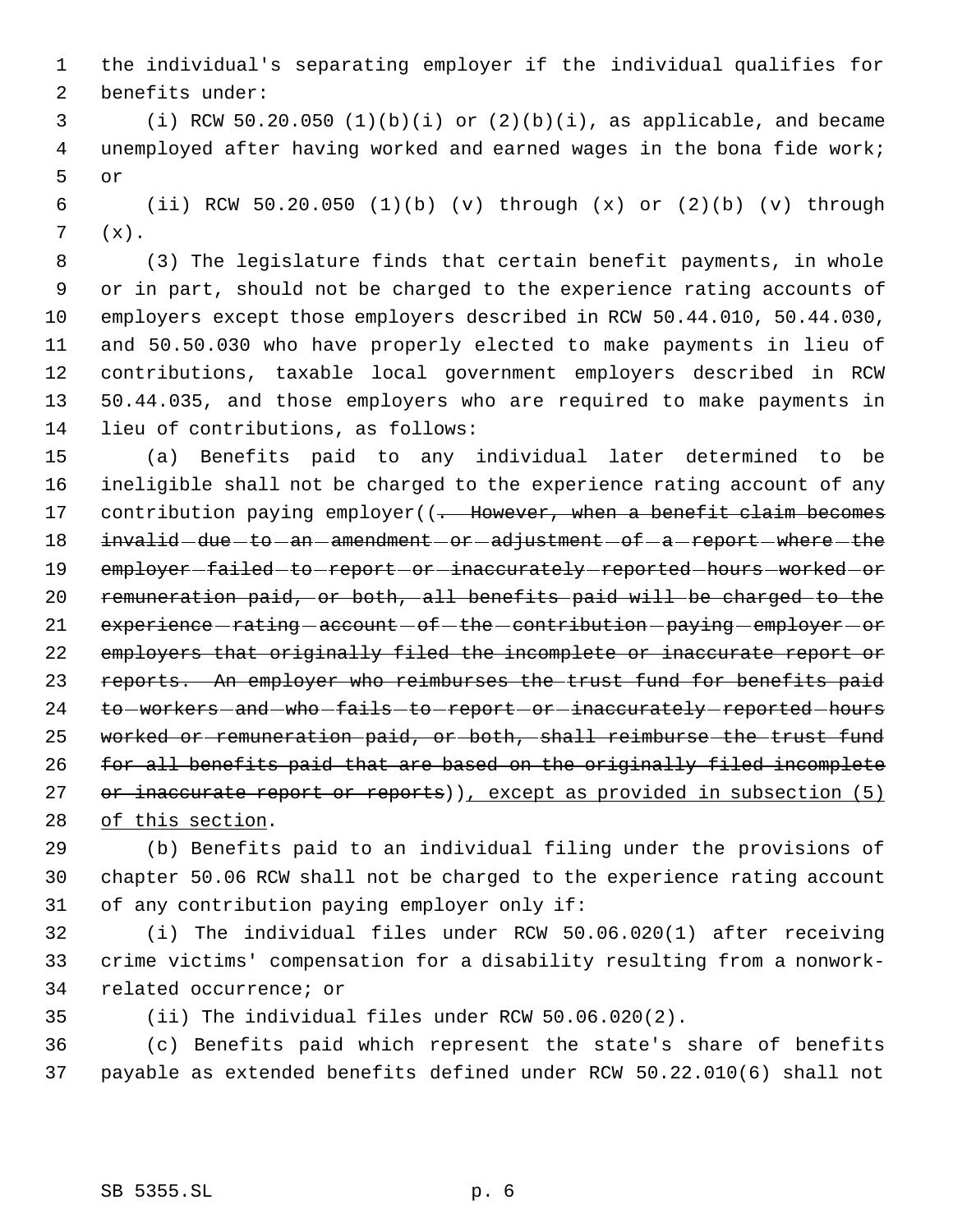be charged to the experience rating account of any contribution paying employer.

 (d) In the case of individuals who requalify for benefits under RCW 50.20.050 or 50.20.060, benefits based on wage credits earned prior to the disqualifying separation shall not be charged to the experience rating account of the contribution paying employer from whom that separation took place.

 (e) Benefits paid to an individual who qualifies for benefits under RCW 50.20.050 (1)(b) (iv) or (xi) or (2)(b) (iv) or (xi), as applicable, shall not be charged to the experience rating account of any contribution paying employer.

 (f) With respect to claims with an effective date on or after the first Sunday following April 22, 2005, benefits paid that exceed the benefits that would have been paid if the weekly benefit amount for the claim had been determined as one percent of the total wages paid in the individual's base year shall not be charged to the experience rating account of any contribution paying employer. This subsection (3)(f) does not apply to the calculation of contribution rates under RCW 50.29.025 for rate year 2010 and thereafter.

 (g) The forty-five dollar increase paid as part of an individual's weekly benefit amount as provided in RCW 50.20.1201 and the twenty-five dollar increase paid as part of an individual's weekly benefit amount as provided in RCW 50.20.1202 shall not be charged to the experience rating account of any contribution paying employer.

 (h) With respect to claims where the minimum amount payable weekly is increased to one hundred fifty-five dollars pursuant to RCW 50.20.1201(3), benefits paid that exceed the benefits that would have been paid if the minimum amount payable weekly had been calculated pursuant to RCW 50.20.120 shall not be charged to the experience rating account of any contribution paying employer.

 (i) Upon approval of an individual's training benefits plan submitted in accordance with RCW 50.22.155(2), an individual is considered enrolled in training, and regular benefits beginning with the week of approval shall not be charged to the experience rating account of any contribution paying employer.

 (j) Training benefits paid to an individual under RCW 50.22.155 shall not be charged to the experience rating account of any contribution paying employer.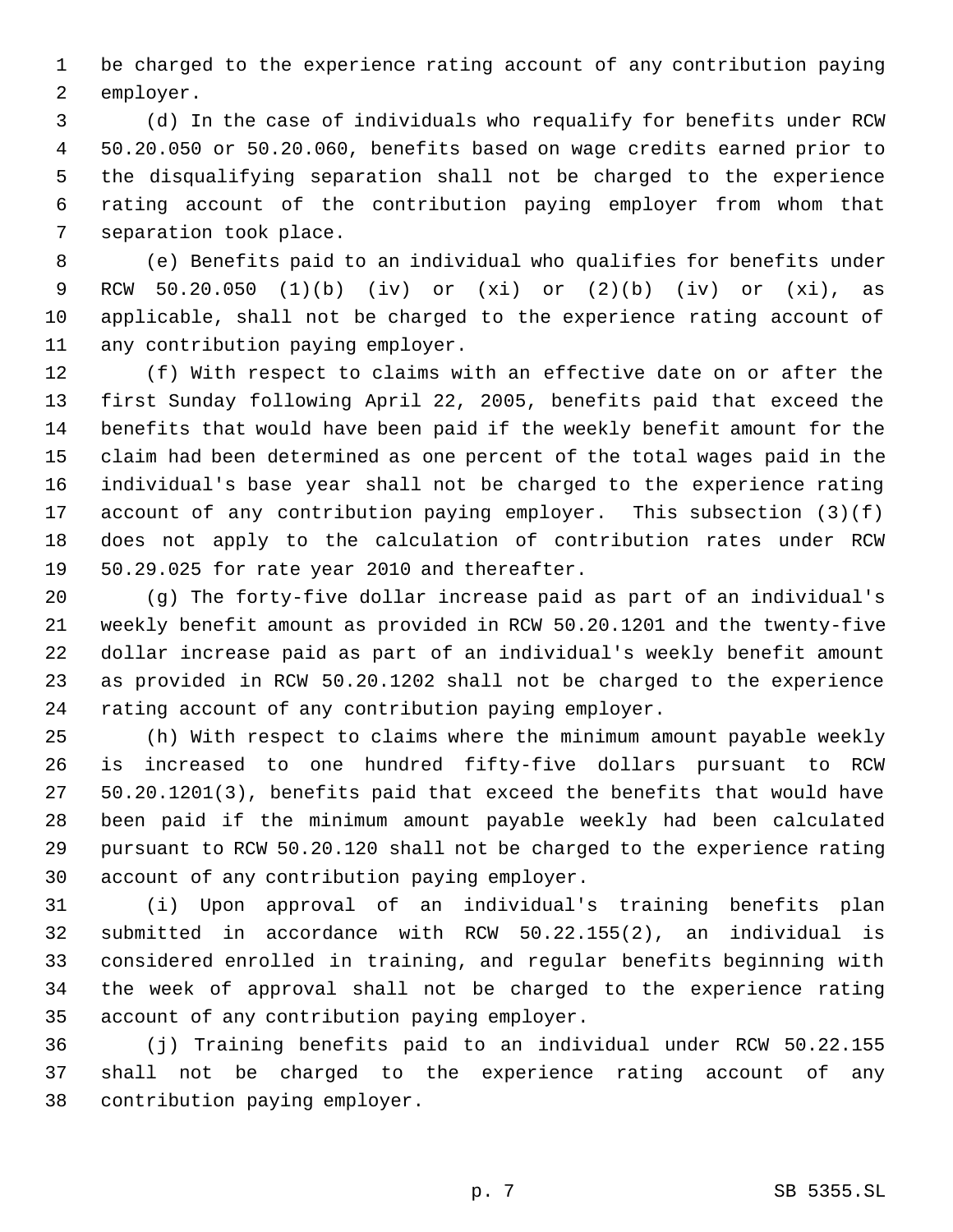(4)(a) A contribution paying base year employer, except employers as provided in subsection (6) of this section, not otherwise eligible for relief of charges for benefits under this section, may receive such relief if the benefit charges result from payment to an individual who: (i) Last left the employ of such employer voluntarily for reasons not attributable to the employer;

 (ii) Was discharged for misconduct or gross misconduct connected with his or her work not a result of inability to meet the minimum job requirements;

 (iii) Is unemployed as a result of closure or severe curtailment of operation at the employer's plant, building, worksite, or other facility. This closure must be for reasons directly attributable to a 13 catastrophic occurrence such as fire, flood, or other natural disaster;

 (iv) Continues to be employed on a regularly scheduled permanent part-time basis by a base year employer and who at some time during the base year was concurrently employed and subsequently separated from at least one other base year employer. Benefit charge relief ceases when the employment relationship between the employer requesting relief and the claimant is terminated. This subsection does not apply to shared 20 work employers under chapter ((50.06 [50.60])) 50.60 RCW; or

 (v) Was hired to replace an employee who is a member of the military reserves or National Guard and was called to federal active military service by the president of the United States and is subsequently laid off when that employee is reemployed by their employer upon release from active duty within the time provided for reemployment in RCW 73.16.035.

 (b) The employer requesting relief of charges under this subsection must request relief in writing within thirty days following mailing to the last known address of the notification of the valid initial determination of such claim, stating the date and reason for the separation or the circumstances of continued employment. The commissioner, upon investigation of the request, shall determine whether relief should be granted.

 (5) When a benefit claim becomes invalid due to an amendment or 35 adjustment of a report where the employer failed to report or inaccurately reported hours worked or remuneration paid, or both, all benefits paid will be charged to the experience rating account of the contribution paying employer or employers that originally filed the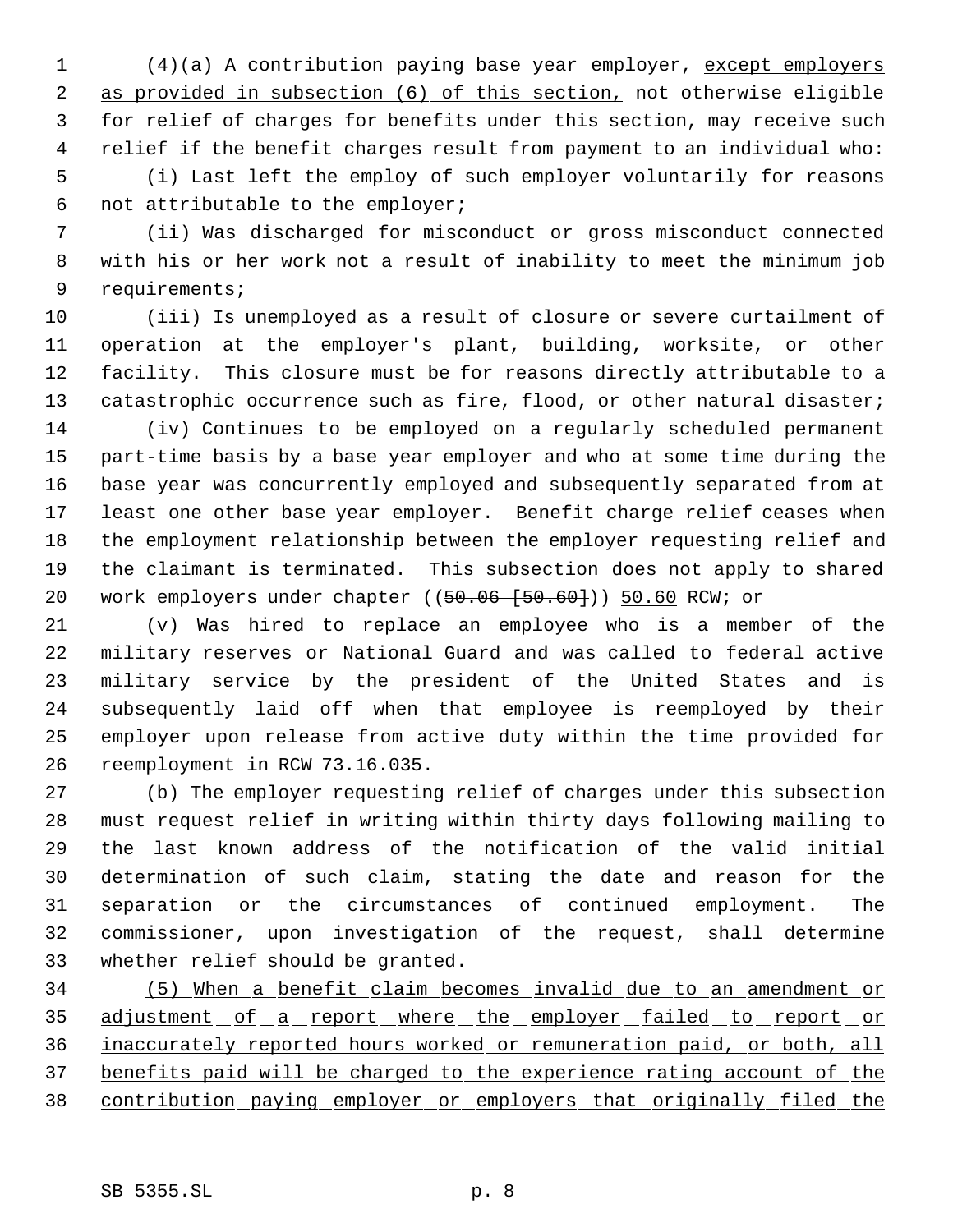1 incomplete or inaccurate report or reports. An employer who reimburses the trust fund for benefits paid to workers and who fails to report or inaccurately reported hours worked or remuneration paid, or both, shall reimburse the trust fund for all benefits paid that are based on the originally filed incomplete or inaccurate report or reports.

 (6) An employer's experience rating account may not be relieved of charges for a benefit payment and an employer who reimburses the trust fund for benefit payments may not be credited for a benefit payment if 9 a benefit payment was made because the employer or employer's agent failed to respond timely or adequately to a written request of the department for information relating to the claim or claims without establishing good cause for the failure and the employer or employer's 13 agent has a pattern of such failures. The commissioner has the authority to determine whether the employer has good cause under this subsection.

16 (a) For the purposes of this subsection, "adequately" means 17 providing accurate information of sufficient quantity and quality that would allow a reasonable person to determine eligibility for benefits.

 (b)(i) For the purposes of this subsection, "pattern" means a 20 benefit payment was made because the employer or employer's agent failed to respond timely or adequately to a written request of the 22 department for information relating to a claim or claims without 23 establishing good cause for the failure, if the greater of the following calculations for an employer is met:

(A) At least three times in the previous two years; or

26 (B) Twenty percent of the total current claims against the 27 employer.

28 (ii) If an employer's agent is utilized, a pattern is established based on each individual client employer that the employer's agent represents.

 **Sec. 4.** RCW 50.20.190 and 2011 c 301 s 17 are each amended to read as follows:

 (1) An individual who is paid any amount as benefits under this title to which he or she is not entitled shall, unless otherwise relieved pursuant to this section, be liable for repayment of the amount overpaid. The department shall issue an overpayment assessment setting forth the reasons for and the amount of the overpayment. The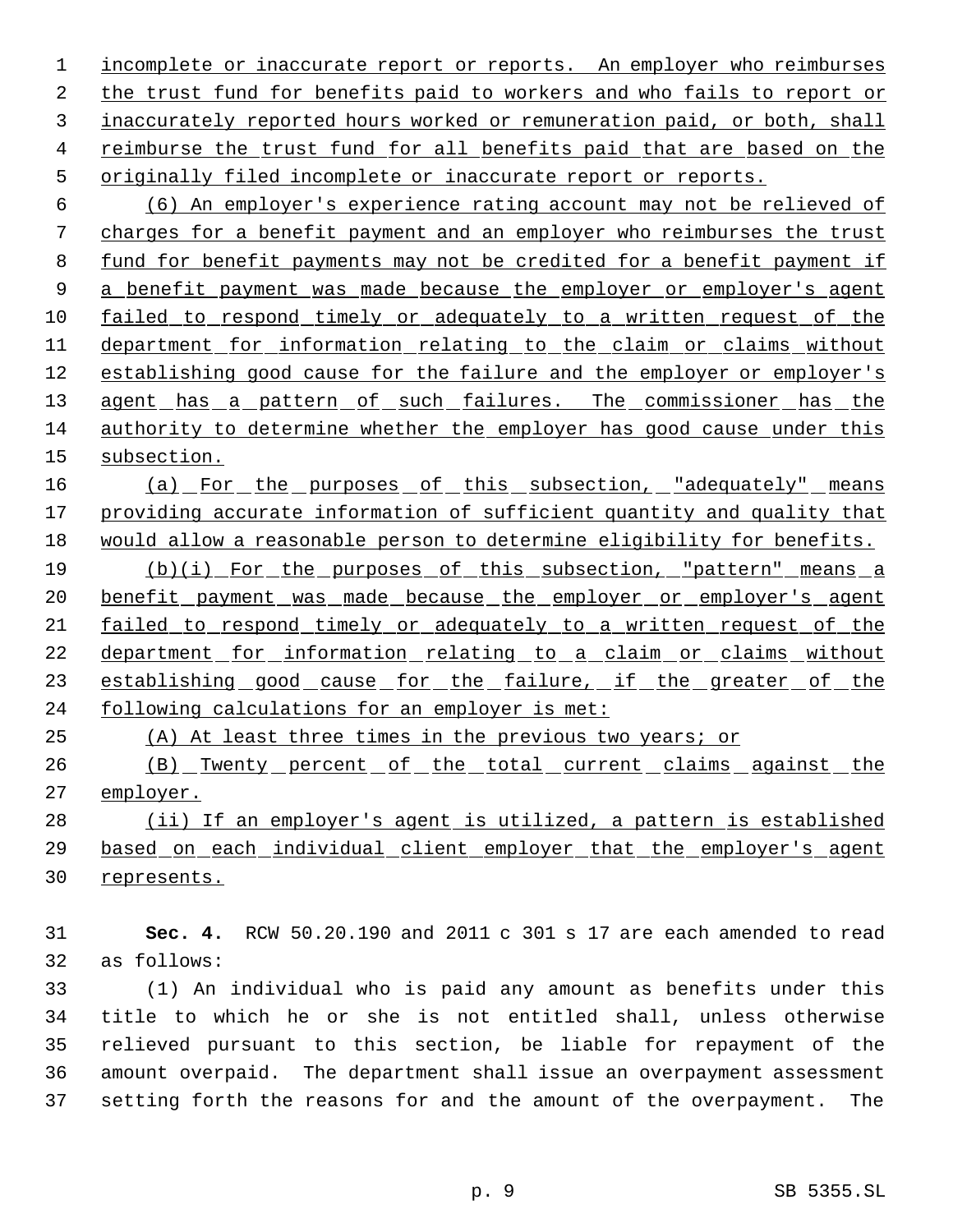amount assessed, to the extent not collected, may be deducted from any future benefits payable to the individual: PROVIDED, That in the absence of a back pay award, a settlement affecting the allowance of benefits, fraud, misrepresentation, or willful nondisclosure, every determination of liability shall be mailed or personally served not later than two years after the close of or final payment made on the individual's applicable benefit year for which the purported overpayment was made, whichever is later, unless the merits of the claim are subjected to administrative or judicial review in which event the period for serving the determination of liability shall be extended to allow service of the determination of liability during the six-month period following the final decision affecting the claim.

 (2) The commissioner may waive an overpayment if the commissioner finds that the overpayment was not the result of fraud, misrepresentation, willful nondisclosure, or fault attributable to the individual and that the recovery thereof would be against equity and 17 good conscience((: PROVIDED, HOWEVER, That the)). When determining 18 whether the recovery would be against equity and good conscience, the 19 department must consider whether the employer or employer's agent 20 failed to respond timely and adequately to a written request of the department for information relating to the claim or claims without establishing good cause for the failure pursuant to RCW 50.29.021(6).  $An$  overpayment ((so)) waived under this subsection shall be charged against the individual's applicable entitlement for the eligibility period containing the weeks to which the overpayment was attributed as though such benefits had been properly paid.

 (3) Any assessment herein provided shall constitute a determination of liability from which an appeal may be had in the same manner and to the same extent as provided for appeals relating to determinations in respect to claims for benefits: PROVIDED, That an appeal from any determination covering overpayment only shall be deemed to be an appeal from the determination which was the basis for establishing the overpayment unless the merits involved in the issue set forth in such determination have already been heard and passed upon by the appeal tribunal. If no such appeal is taken to the appeal tribunal by the individual within thirty days of the delivery of the notice of determination of liability, or within thirty days of the mailing of the notice of determination, whichever is the earlier, the determination of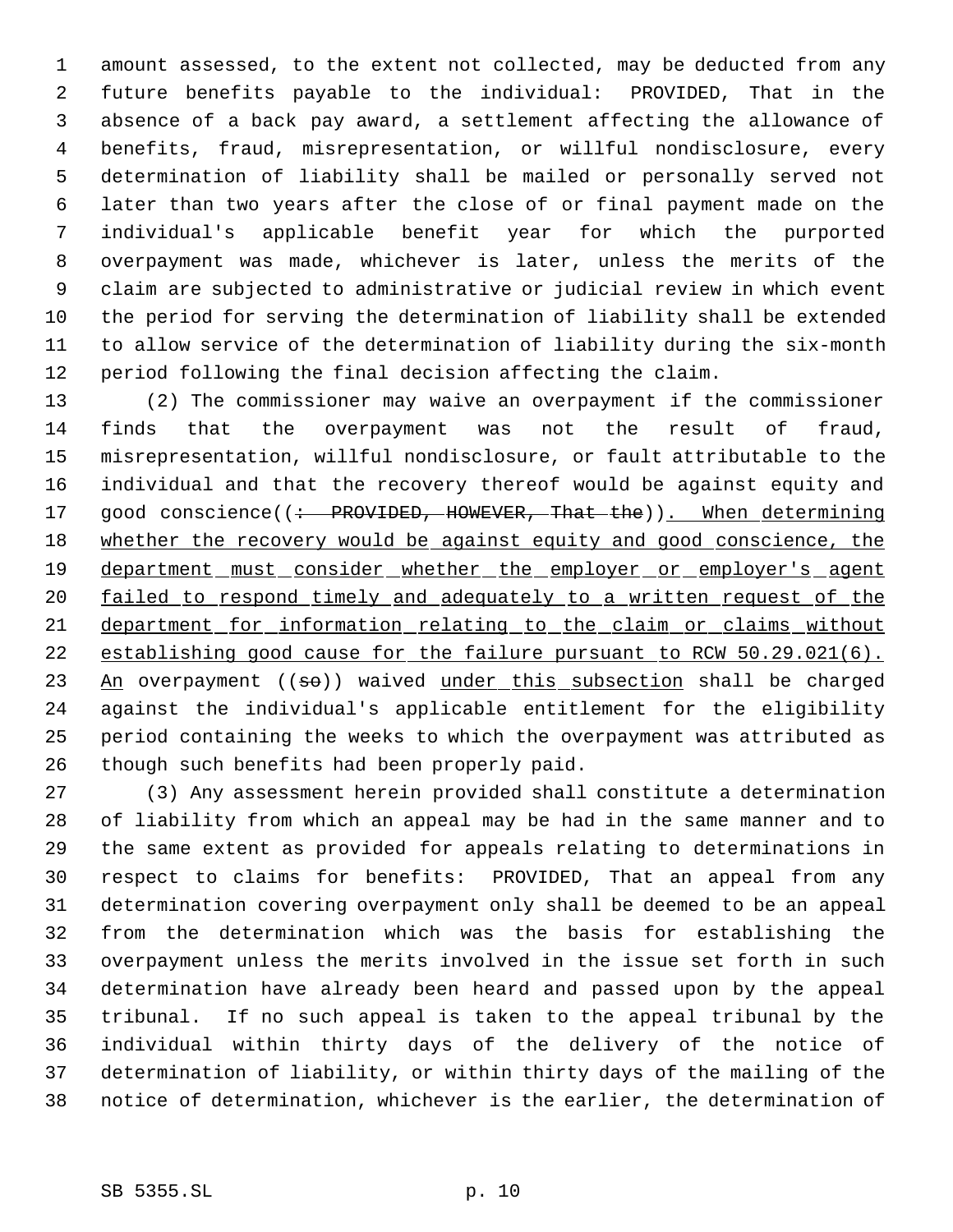liability shall be deemed conclusive and final. Whenever any such notice of determination of liability becomes conclusive and final, the commissioner, upon giving at least twenty days' notice, using a method by which the mailing can be tracked or the delivery can be confirmed, may file with the superior court clerk of any county within the state a warrant in the amount of the notice of determination of liability plus a filing fee under RCW 36.18.012(10). The clerk of the county where the warrant is filed shall immediately designate a superior court cause number for the warrant, and the clerk shall cause to be entered in the judgment docket under the superior court cause number assigned to the warrant, the name of the person(s) mentioned in the warrant, the amount of the notice of determination of liability, and the date when the warrant was filed. The amount of the warrant as docketed shall become a lien upon the title to, and any interest in, all real and personal property of the person(s) against whom the warrant is issued, the same as a judgment in a civil case duly docketed in the office of such clerk. A warrant so docketed shall be sufficient to support the issuance of writs of execution and writs of garnishment in favor of the state in the manner provided by law for a civil judgment. A copy of the warrant shall be mailed within five days of its filing with the clerk to the person(s) mentioned in the warrant using a method by which the mailing can be tracked or the delivery can be confirmed.

 (4) On request of any agency which administers an employment security law of another state, the United States, or a foreign government and which has found in accordance with the provisions of such law that a claimant is liable to repay benefits received under such law, the commissioner may collect the amount of such benefits from the claimant to be refunded to the agency. In any case in which under this section a claimant is liable to repay any amount to the agency of another state, the United States, or a foreign government, such amounts may be collected without interest by civil action in the name of the commissioner acting as agent for such agency if the other state, the United States, or the foreign government extends such collection rights to the employment security department of the state of Washington, and provided that the court costs be paid by the governmental agency benefiting from such collection.

 (5) Any employer who is a party to a back pay award or settlement due to loss of wages shall, within thirty days of the award or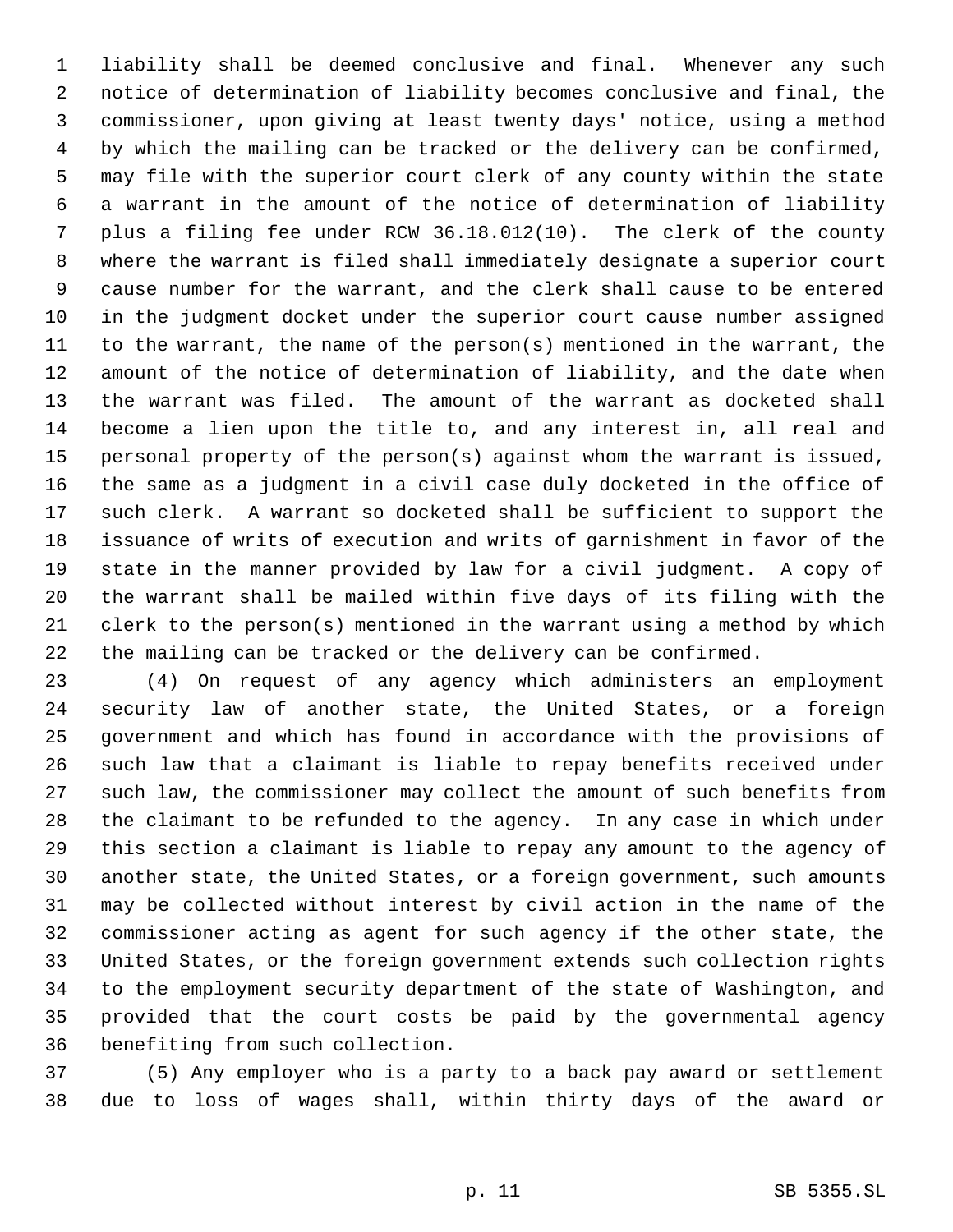settlement, report to the department the amount of the award or settlement, the name and social security number of the recipient of the award or settlement, and the period for which it is awarded. When an individual has been awarded or receives back pay, for benefit purposes the amount of the back pay shall constitute wages paid in the period for which it was awarded. For contribution purposes, the back pay award or settlement shall constitute wages paid in the period in which it was actually paid. The following requirements shall also apply:

 (a) The employer shall reduce the amount of the back pay award or settlement by an amount determined by the department based upon the amount of unemployment benefits received by the recipient of the award or settlement during the period for which the back pay award or settlement was awarded;

 (b) The employer shall pay to the unemployment compensation fund, in a manner specified by the commissioner, an amount equal to the amount of such reduction;

 (c) The employer shall also pay to the department any taxes due for unemployment insurance purposes on the entire amount of the back pay award or settlement notwithstanding any reduction made pursuant to (a) of this subsection;

 (d) If the employer fails to reduce the amount of the back pay award or settlement as required in (a) of this subsection, the department shall issue an overpayment assessment against the recipient of the award or settlement in the amount that the back pay award or settlement should have been reduced; and

 (e) If the employer fails to pay to the department an amount equal to the reduction as required in (b) of this subsection, the department shall issue an assessment of liability against the employer which shall be collected pursuant to the procedures for collection of assessments provided herein and in RCW 50.24.110.

 (6) When an individual fails to repay an overpayment assessment that is due and fails to arrange for satisfactory repayment terms, the commissioner shall impose an interest penalty of one percent per month of the outstanding balance. Interest shall accrue immediately on overpayments assessed pursuant to RCW 50.20.070 and shall be imposed when the assessment becomes final. For any other overpayment, interest shall accrue when the individual has missed two or more of the individual's monthly payments either partially or in full.